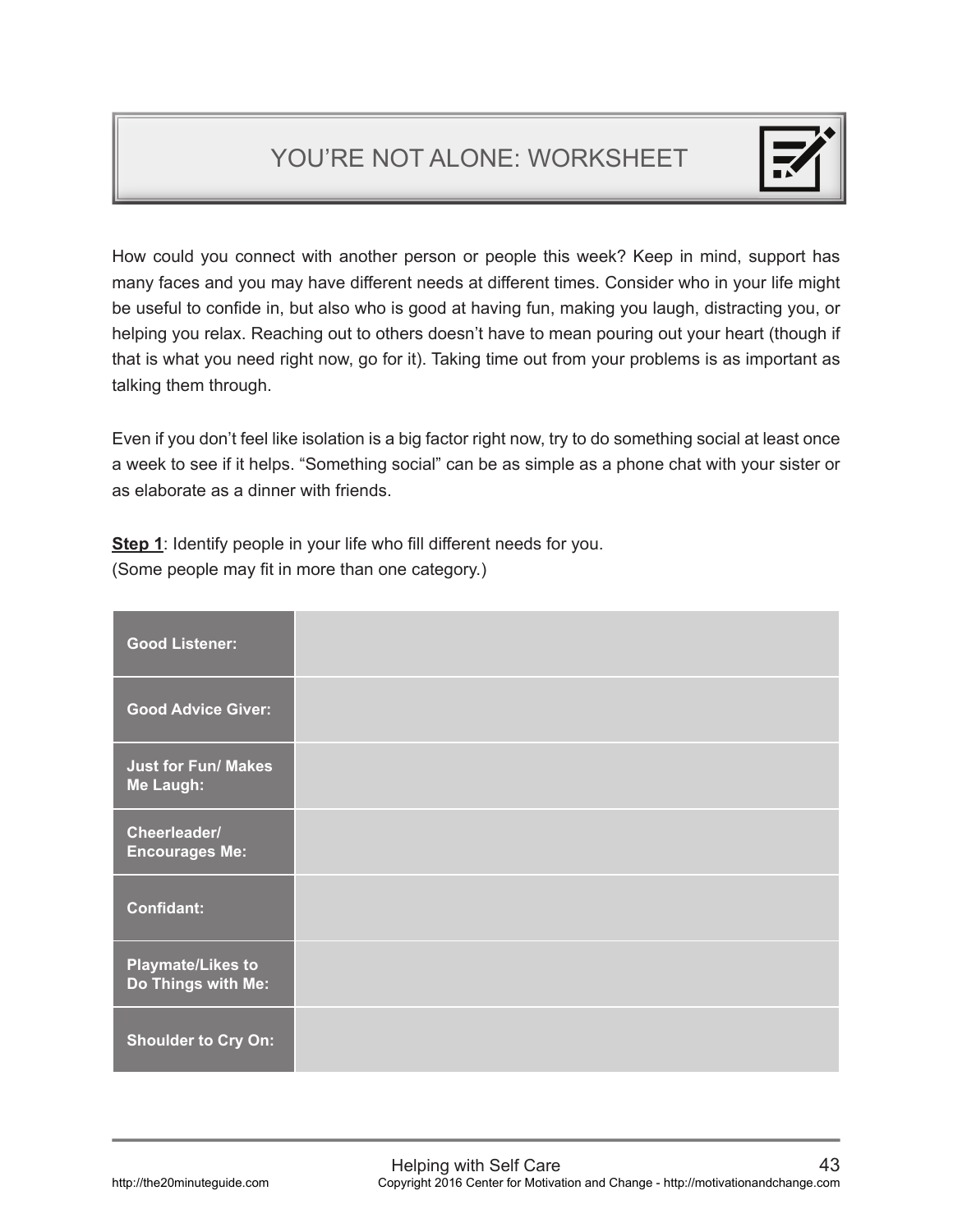**Step 2**: Look over your answers to Step 1 and pick a person you'd like to see this week. Think about what kind of socializing you'd most prefer right now—who and why. Then brainstorm how you could connect with the person this coming week.

I need someone who is: \_\_\_\_\_\_\_\_\_\_\_\_\_\_\_\_\_\_\_\_\_\_\_\_\_\_\_\_\_\_\_\_\_\_\_\_\_\_\_\_\_\_\_\_\_\_\_\_\_\_\_\_\_\_\_\_\_

I want to spend time with: \_\_\_\_\_\_\_\_\_\_\_\_\_\_\_\_\_\_\_\_\_\_\_\_\_\_\_\_\_\_\_\_\_\_\_\_\_\_\_\_\_\_\_\_\_\_\_\_\_\_\_\_\_\_\_\_

I would like to do**\***: \_\_\_\_\_\_\_\_\_\_\_\_\_\_\_\_\_\_\_\_\_\_\_\_\_\_\_\_\_\_\_\_\_\_\_\_\_\_\_\_\_\_\_\_\_\_\_\_\_\_\_\_\_\_\_\_\_\_\_\_\_

For this line include specifics like when you would like to meet the person and what you would like to do with him or her.